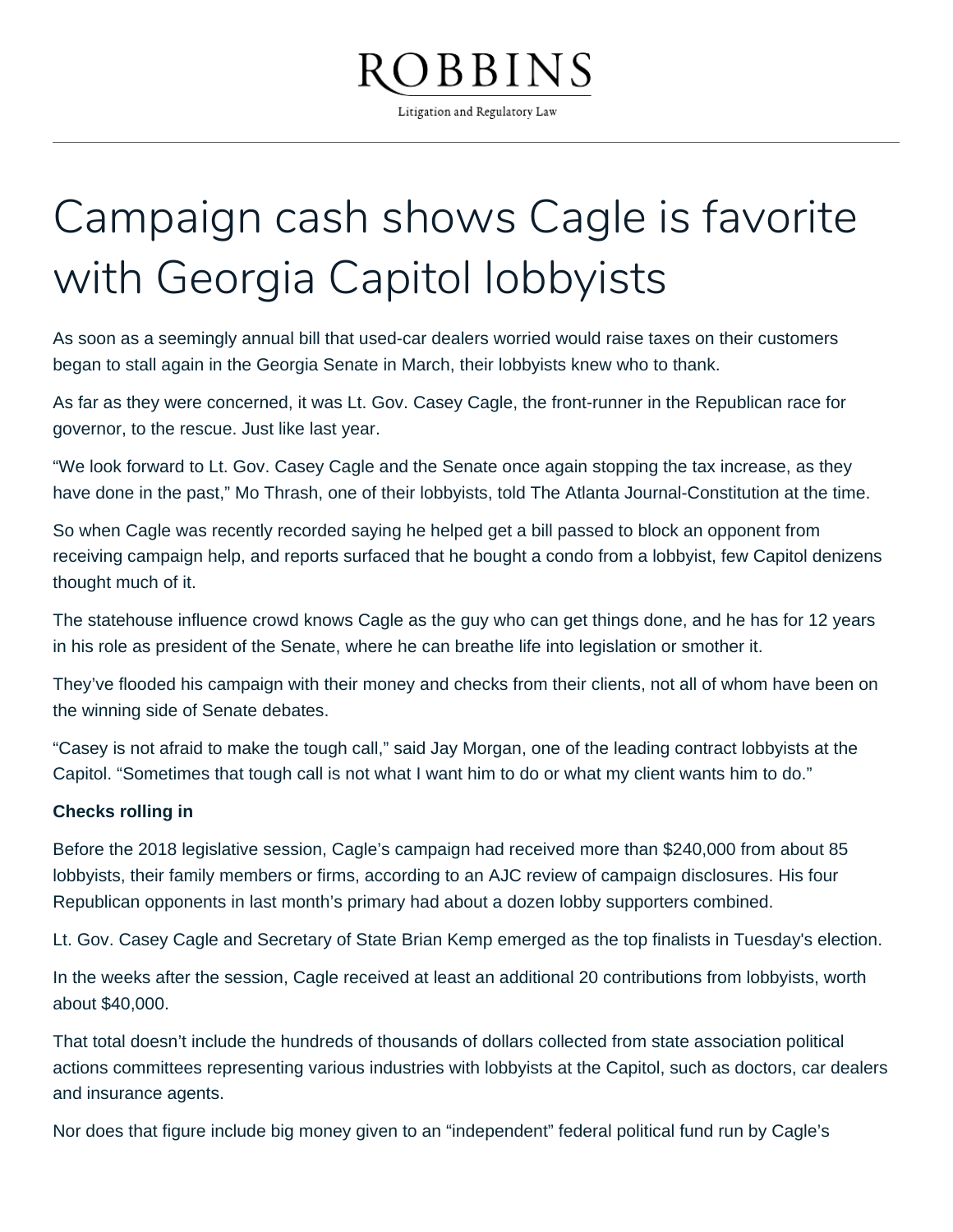backers, which has been able to take unlimited checks from lobbyists, their clients and others with interest in making sure he wins the race.

When asked about lobbyist donations, Cagle said: "Anybody is welcome to donate to my campaign. We don't filter. But I have a very long record of standing up for what I believe in and for what is right for the citizens of our state.

"I hope that people contribute to me for the sole purpose that they buy into our vision and the fact that we have a proven, consistent conservative record. If they're thinking anything different, then they're going to be disappointed."

Exact, up-to-date financial figures won't be known until next month because state law doesn't require candidates to file full reports from early April until early July. Separate from the campaign, the Georgia Conservatives Fund, which is run by Cagle backers, hasn't filed a report since last summer after making regular disclosures for close to a decade.

The fund's lawyer, **Josh Belinfante**, said it filed a tax return last year and the committee asked for an extension this year.

"We believe that is the only kind of filing that the committee's required to make and are looking into why it even filed (other reports) in the past," he said. "As we have in the past, we will disclose all information that the law requires us to."

Cagle's campaign had raised \$6.8 million as of March 31, and the Georgia Conservatives Fund raised well over \$2 million in the months leading up to the 2017 session alone, according to its last reports.

Another outside group, Changing Georgia's Future, has run TV ads and reported \$230,000 in contributions before the primary.

Of that, \$50,000 came from a lobbying outfit, Connect South, and \$100,000 from a limited liability company that listed an Athens post office box as its address and was formed six days before the contribution was given, according to records from the Secretary of State's Office and the state ethics commission.

The group put the money behind ads attacking Cagle's opponent in the July 24 Republican runoff, Secretary of State Brian Kemp.

### **Relationship building with business lobby**

Sara Henderson, the executive director of Common Cause Georgia, a government watchdog group, said the money from lobbyists fits a pattern for Cagle.

"It shows he puts moneyed interests above the voters of Georgia," Henderson said. "The fact that he is basing his policy off his relationships with lobbyists and their clients is a problem.

"It would appear if you want something done, you need to give Casey Cagle a campaign contribution."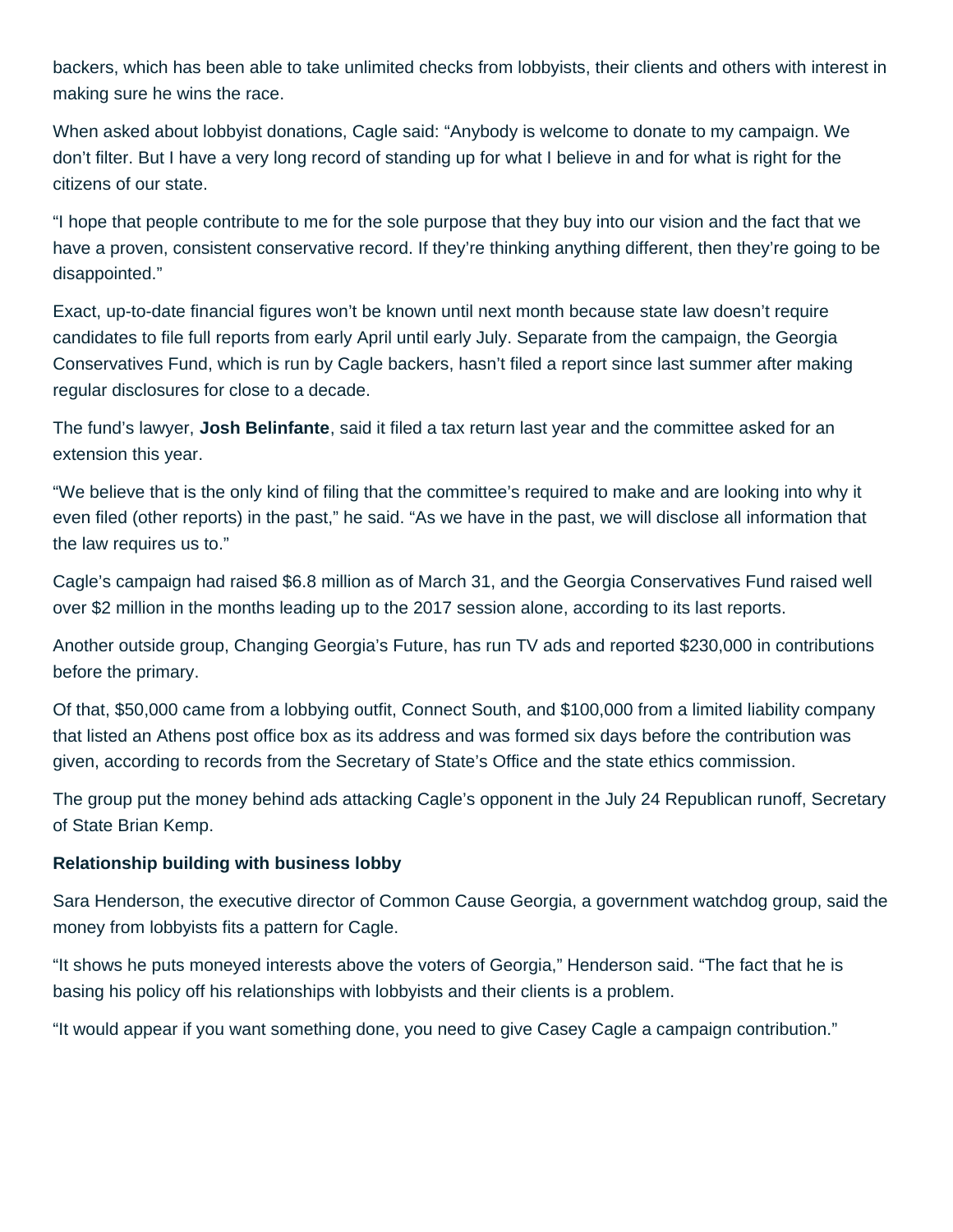As lieutenant governor, Cagle doesn't officially sponsor or vote on bills. His positions on most legislation aren't publicly known during a session. His power is wielded behind closed doors, where Senate leaders decide which bills to vote on, or if a bill gets rewritten, or if bills will be ignored during the 40 days of lawmaking.

Car dealers have flooded Cagle's campaign, and the "independent" fund, with money at the right time.

New- and used-car dealer lobbyists have battled for the past few years over how their customers are taxed.

New cars are currently taxed based on sales price, whereas used cars are taxed at the generally lower "book value."

So, if somebody buys a used car for \$10,000 and owes the current 7 percent tax, but the state values the vehicle at \$8,000, that person pays the taxes on the \$8,000, not on what he or she paid for it. The difference in taxes would be \$140 in that scenario.

New-car dealers — who also sell about 40 percent of used cars in the state — have lobbied the past few years to see the state use the same basis — the sales price — for taxing both new and used cars. The House has supported the change, but the Senate, which Cagle leads, hasn't.

In the months leading up to the 2018 legislative session, Cagle's campaign received about \$145,000 from 75 car dealers, some who opposed the stalled legislation and some who supported it. The new- and the usedcar dealers associations — their lobbying arms — also contributed.

Since the legislative session's end, car dealers have continued to invest in Cagle's campaign. Thrash's Georgia Independent Automobile Dealers Association gave an extra \$2,500 on May 15, the same day the new-car dealer's association, the Committee for Automobile Retail Dealers of Georgia, gave \$6,600.

Cagle and the fund his supporters started have gotten contributions from the gaming industry, which has pushed casino legislation, and fantasy sports giants wanting to regulate their industry, both efforts that have stalled in recent years.

His campaign received \$1,000 from the mobile home lobby in April, shortly after the General Assembly cut taxes on sales of mobile homes.

His campaign got \$6,600 from Colonial Group of Savannah last year, only a few months after the Senate passed a tax break on the final night of the session for giant yacht owners to help jump-start one of the company's business ventures. Before the 2017 session, the company, which operates a collection of shipping, oil and gas businesses, gave the Georgia Conservatives Fund \$25,000.

One of the company's lobbyists is a former top aide to Cagle.

### **Top industry lobbyists showing loyalty**

Few lobbyists have shown as much support for Cagle as Trip Martin, whose firm, GeorgiaLink, has among the longest lists of clients at the Capitol.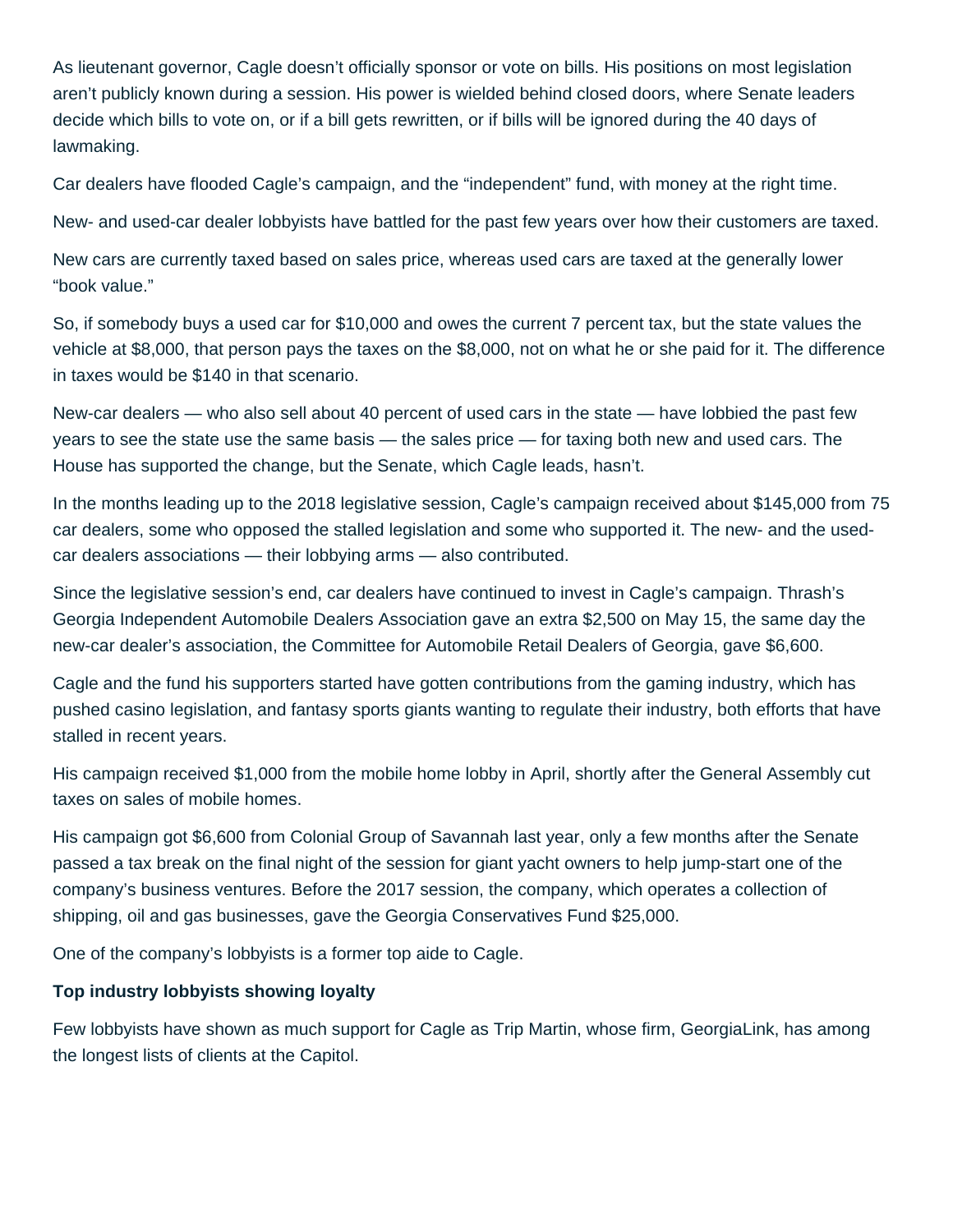Martin, who represents the Atlanta Braves, Children's Healthcare, Comcast, the small-loan association, CVS, Delta Air Lines, new-car dealers, horse racing interests, Georgia Power, UPS and dozens of others, contributed \$5,000 a few weeks after the 2018 session ended.

He and his partners have given about \$30,000, and 21 of his clients have contributed more than \$90,000 to Cagle's campaign.

In the days leading up to the 2017 session, about one-third of all contributions to the Georgia Conservatives Fund came from Martin's clients.

"He's been a good friend since he started serving down there," Martin said. He noted that one of his partners, Skin Edge, was the Senate minority leader when Cagle won a Senate seat in 1994.

"He has always been reliable, he's always kept his word," Martin said. "From a business perspective, he was always good to deal with. He knows how the state runs, he knows the budget."

Martin, like other lobbyists the AJC talked to, said Cagle hasn't always sided with them. Martin, for instance, was hired by Delta, which was hoping the General Assembly would back a \$50 million-a-year tax break on jet fuel this session.

Cagle helped scuttle the tax-break bill after Delta broke ties with the National Rifle Association.

Delta has contributed about \$22,000 to Cagle campaigns since 2006, including \$4,000 to his gubernatorial bid.

Cagle said what happened with the tax-break bill showed he's not afraid to go against donors. "I've had to do that with other donors as well," he said.

Martin wasn't surprised.

"As pure as we all try to be, politics is still the art of compromise," he said.

Morgan also represents a long list of clients, including cigarette maker Altria, AT&T, the Georgia Hotel and Lodging Association, the Grady Health System, Motorola, Procter & Gamble, Southern Company Gas, Florida managed care giant Wellcare and private prison company The Geo Group.

Morgan, a longtime Republican activist, paid to cater a fundraiser for Cagle last year, and his clients have donated about \$70,000 to his campaign.

They've also been big donors to the Georgia Conservatives Fund. AT&T, for instance, donated \$10,000 to it in January, a few days before the 2018 legislative session began.

**Belinfante**, the lawyer for the Georgia Conservatives Fund, filed paperwork in February — during the session — naming Morgan as the chief executive officer of the entity and nursing home lobbyist Russel Carlson as the chief financial officer and secretary. Cagle's campaign fundraiser had been the CFO of the fund for years, but Belinfante changed that in October.

Morgan said the move was largely made to "create a firewall" between the fund and Cagle's campaign. The fund and his campaign are not legally allowed to coordinate.

Morgan says Cagle is the best candidate in the race and the one most likely to continue the Republican